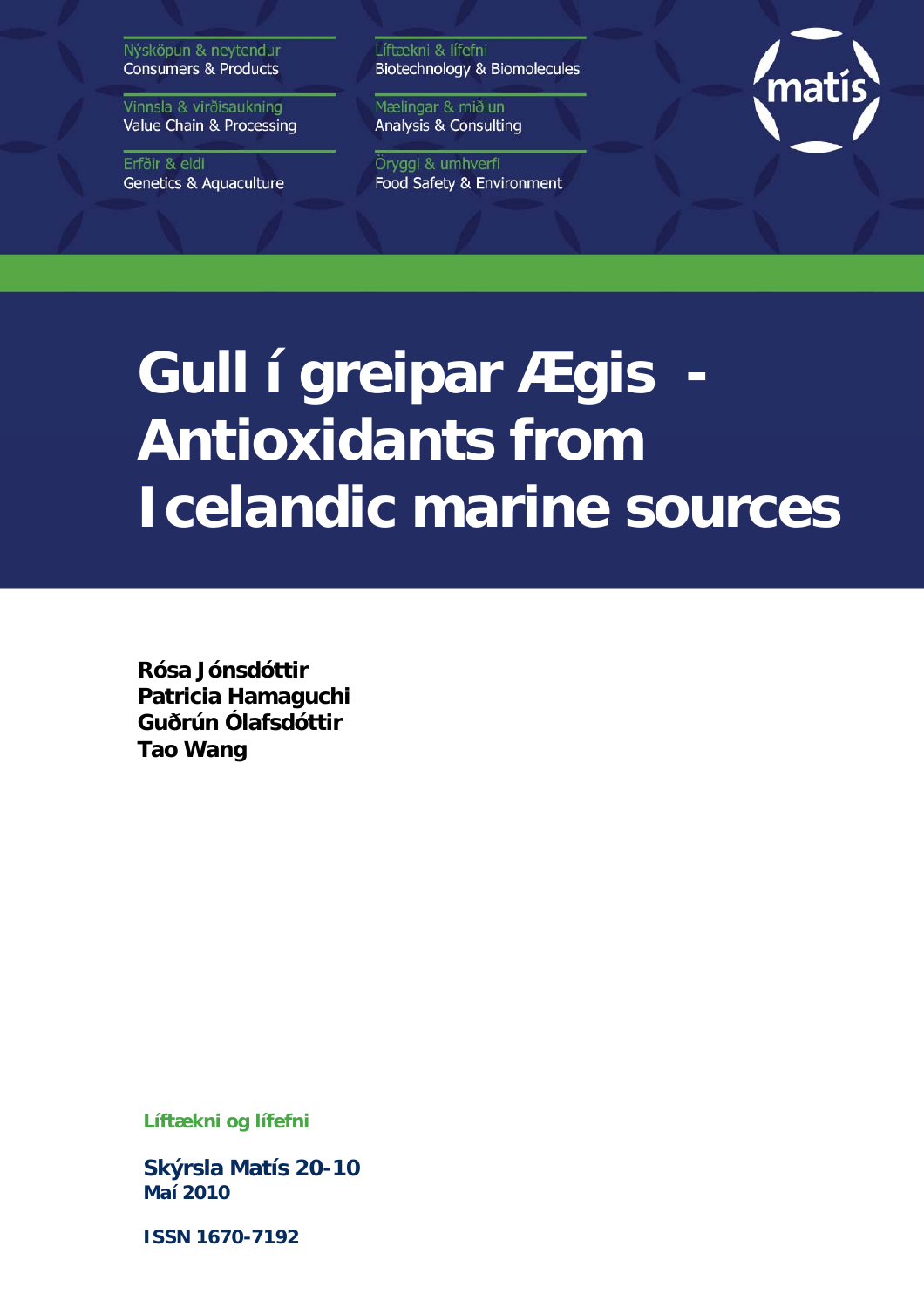# **Gull í greipar Ægis Antioxidants from Icelandic marine sources**

Rósa Jónsdóttir<sup>1</sup> Patricia Hamaguchi<sup>1</sup> Guðrún Ólafsdóttir<sup>2, 3</sup> Tao Wang $^{1,2,4}$ 

<sup>1</sup>Matís ohf. 2 Háskóli Íslands <sup>3</sup>Sýni ehf. 4 Dalian Fisheries University, Kína







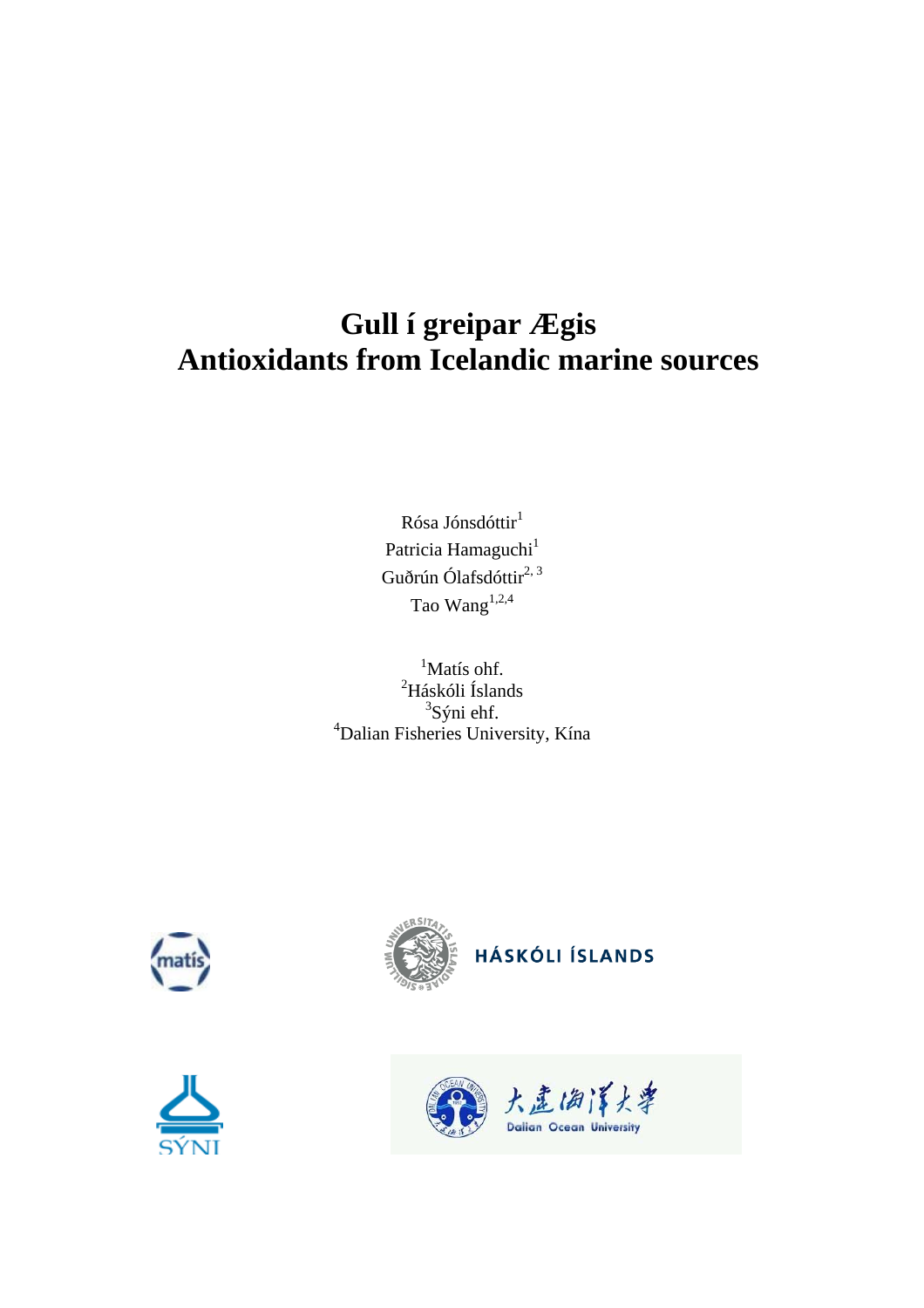# **Skýrsluágrip Matís ohf**<br>Icelandic Food and Biotech R&D





| Titill / Title             | Gull í greipar Ægis / Antioxidants from Icelandic marine<br>sources                                                                                                                                                                                                                                                                                                                                                                                                                                                                                                                                                                                                                                                                                                                                                                                 |                     |          |
|----------------------------|-----------------------------------------------------------------------------------------------------------------------------------------------------------------------------------------------------------------------------------------------------------------------------------------------------------------------------------------------------------------------------------------------------------------------------------------------------------------------------------------------------------------------------------------------------------------------------------------------------------------------------------------------------------------------------------------------------------------------------------------------------------------------------------------------------------------------------------------------------|---------------------|----------|
| Höfundar / Authors         | Rósa Jónsdóttir <sup>1</sup> , Patricia Hamaguchi <sup>1</sup> , Guðrún Ólafsdóttir <sup>2, 3</sup> , Tao<br>Wang <sup>1,2,4</sup><br><sup>1</sup> Matís ohf., <sup>2</sup> Háskóli Íslands, <sup>3</sup> Sýni ehf., <sup>4</sup> Dalian Fisheries University,<br>Kína                                                                                                                                                                                                                                                                                                                                                                                                                                                                                                                                                                              |                     |          |
|                            |                                                                                                                                                                                                                                                                                                                                                                                                                                                                                                                                                                                                                                                                                                                                                                                                                                                     |                     |          |
| Skýrsla / Report no.       | $20 - 10$                                                                                                                                                                                                                                                                                                                                                                                                                                                                                                                                                                                                                                                                                                                                                                                                                                           | Útgáfudagur / Date: | Maí 2010 |
| Verknr. / project no.      | 4016-1785                                                                                                                                                                                                                                                                                                                                                                                                                                                                                                                                                                                                                                                                                                                                                                                                                                           |                     |          |
| Styrktaraðilar / funding:  | AVS R&D Fund of Ministry of Fisheries in Iceland                                                                                                                                                                                                                                                                                                                                                                                                                                                                                                                                                                                                                                                                                                                                                                                                    |                     |          |
| Ágrip á íslensku:          | Tilgangur þessa verkefnis var að skima fyrir þráahindrandi efnum úr<br>íslensku sjávarfangi eins og þörungum, loðnu og sviljum, til að nota sem<br>aukefni í matvæli, markfæði eða sem fæðubótarefni. Sérstaklega beindist                                                                                                                                                                                                                                                                                                                                                                                                                                                                                                                                                                                                                          |                     |          |
|                            | athyglin að mögulegri notkun fjölfenóla úr þörungum sem náttúruleg<br>andoxunarefni til að hindra þránun í fiskafurðum og fiskvöðvapróteinum<br>(ísólöt). Þetta var gert með því að skima fyrir andoxunarvirkni með nokkrum<br>tegundum af andoxunarprófum. Vænlegasta andoxunarefnið var valið til að<br>rannsaka betur andoxunareiginleika þess í fæðulíkönum, þ.e. þvegnu<br>þorskvöðvakerfi, þorskpróteinkerfi og í fiskiborgurum. Niðurstöður sýndu<br>meðal annars að fjölfenól úr bóluþangi (Fucus vesiculosus) hafa mikla<br>andoxandi eiginleika og eru vænleg til notkunar sem fæðubótarefni eða í<br>matvæli til að stuðla að auknum stöðugleika, bragðgæðum og næringargildi.                                                                                                                                                           |                     |          |
| Lykilorð á íslensku:       | Andoxunarefni, lífvirk efni, þörungar, vökvafasi loðnu, svil<br>The aim of this project was to explore the natural antioxidant activity of                                                                                                                                                                                                                                                                                                                                                                                                                                                                                                                                                                                                                                                                                                          |                     |          |
| <b>Summary in English:</b> | marine sources like seaweed, capelin and cod milt to use as food additives,<br>functional ingredients or nutritional supplements. The potential application<br>of algal polyphenols as novel natural antioxidants to prevent lipid oxidation<br>of fish muscle and fish protein based products was of special interest. This<br>was done by screening for antioxidant activity using different types of<br>antioxidant assays. The most promising antioxidants were selected and their<br>antioxidant properties studied further in fish model systems and fish patties.<br>The results showed that phlorotannins isolated from bladderwrack (Fucus<br>vesiculosus) had very high antioxidant properties and has a potential as<br>nutritional supplements or food additive to enhance oxidative stability,<br>flavor quality and nutritional value |                     |          |
| English keywords:          | Antioxidants, bioactivity, seaweed, aqueous capelin phase, milt                                                                                                                                                                                                                                                                                                                                                                                                                                                                                                                                                                                                                                                                                                                                                                                     |                     |          |

© Copyright Matís ohf / Matis ‐ Food Research, Innovation & Safety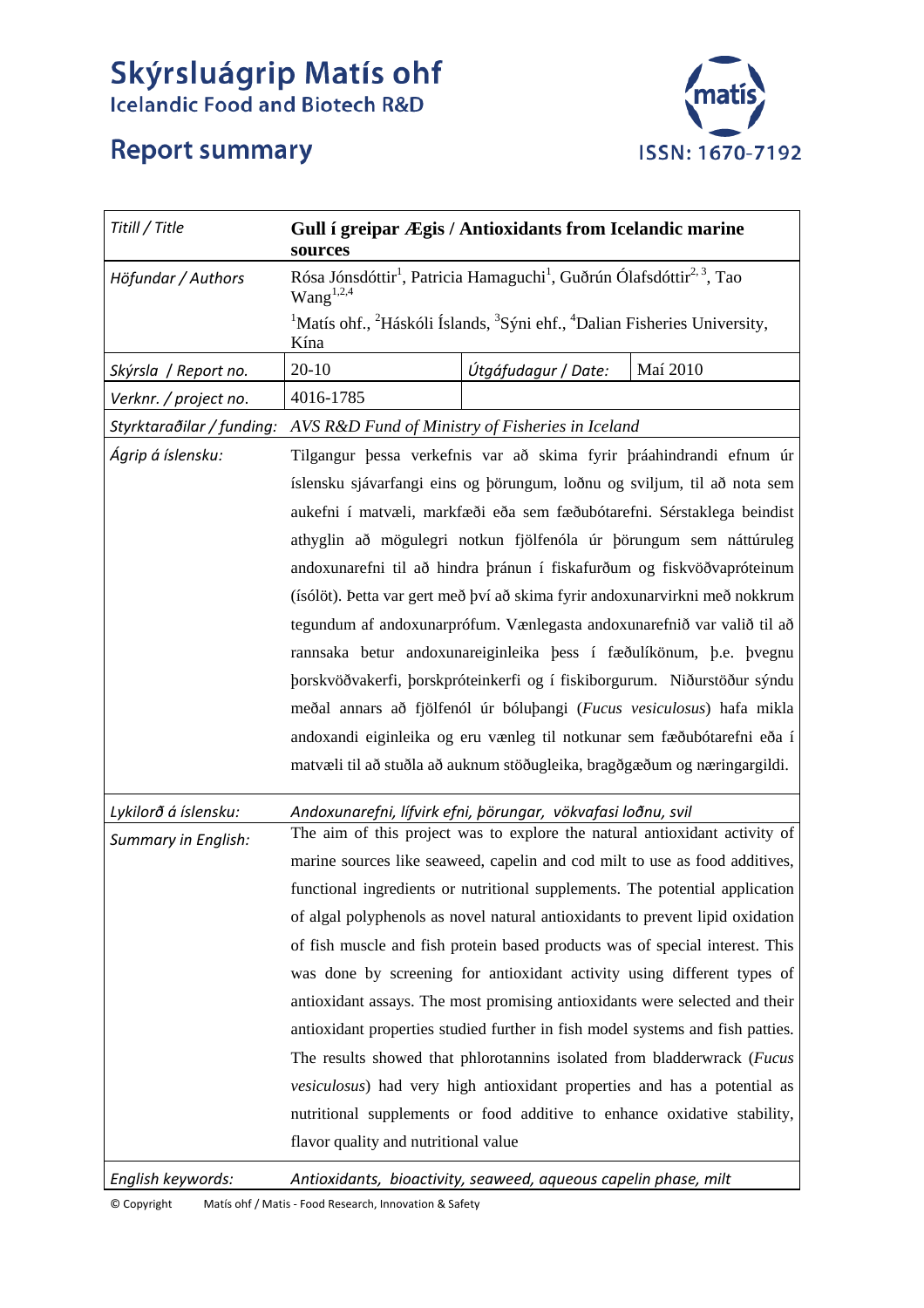| 1. |
|----|
| 2. |
| 3. |
| 4. |
|    |
|    |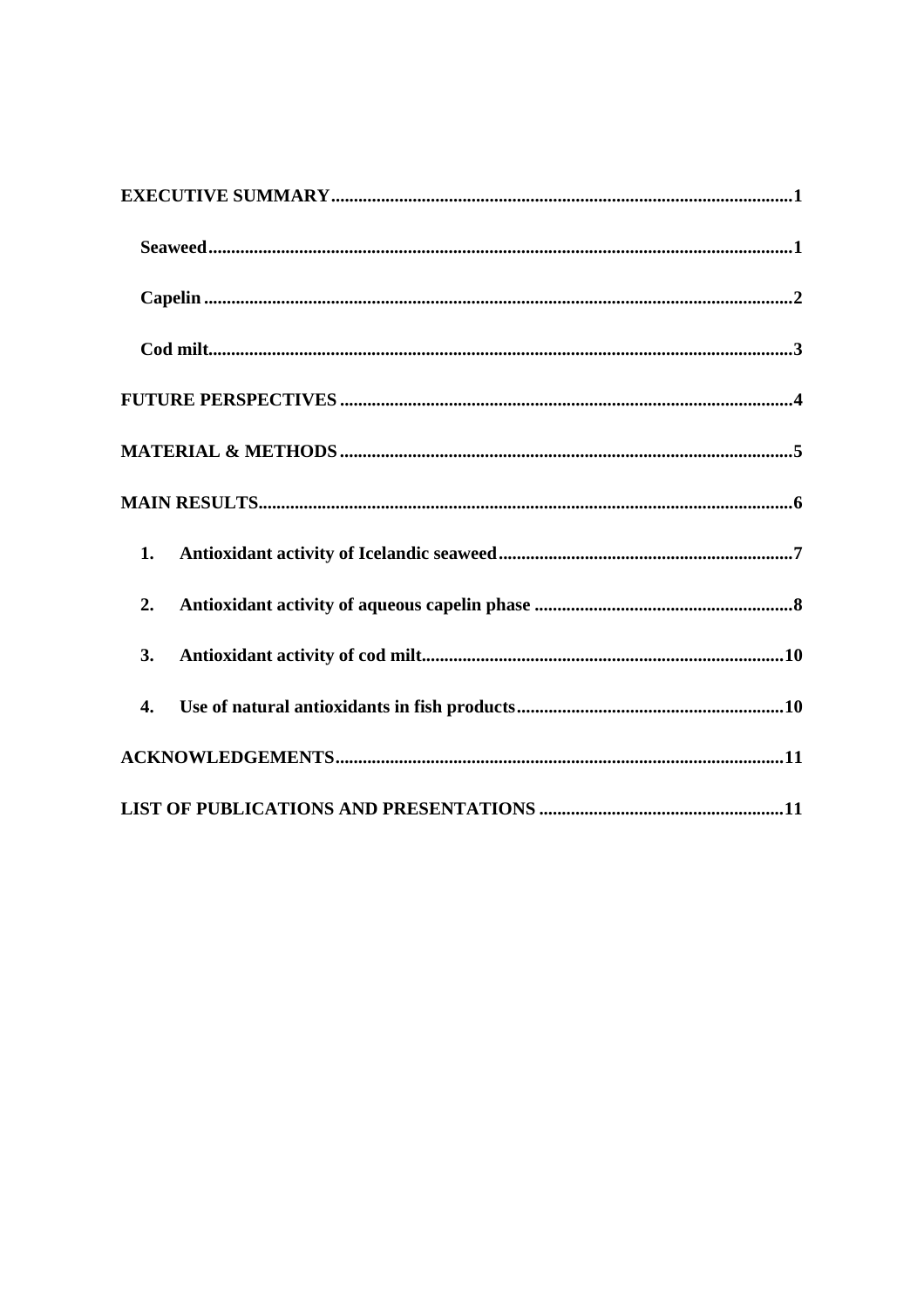# **EXECUTIVE SUMMARY**

Novel preservation techniques including natural antioxidative and functional additives need to be developed to maintain the prime quality of perishable seafood products. Natural antioxidants can be used to increase oxidative stability, flavor and nutritional value of food and can also be used as nutritional supplements to improve human health. The aim of this project was to explore the natural antioxidant activity of marine sources like seaweed, capelin and cod milt to be used as food additives, functional ingredients or nutritional supplements. The potential application of algal polyphenols as novel natural antioxidants to prevent lipid oxidation of fish muscle and fish protein based products was of special interest. This was done by screening for antioxidant activity using different types of antioxidant assays. The most promising antioxidants were selected and their antioxidant properties studied further in fish model systems and fish patties.

# **Seaweed**

Seaweed, as a source of functional compounds with potential health benefits, is gaining worldwide interest. Results have shown that seaweeds are a rich source of various natural antioxidants such as polyphenols, which play an important role in preventing oxidation in foods and oxidative stress in humans. In our study, bladderwrack (*Fucus vesiculosus*) (í: bóluþang) was found to possess the highest total phlorotannin content and the greatest radical scavenging activities among ten different seaweed species that were tested. Subfractions rich in oligomeric and polymeric phlorotannins exhibited potent DPPH radical scavenging activity, comparable to or higher than several commercial antioxidants.

Enzyme-assisted extraction by protease treatment enhanced the yield of polyphenols and other hydrophilic antioxidant components from *Palmaria palmata* (í: söl), but was not effective for other species. The integrated use of *in vitro* antioxidant tests, monocyte-based bioassay and fish model systems verified the complex mechanisms involved in the antioxidant effect of algal polyphenols in different systems and gave a more comprehensive antioxidant profile than a single test. Semi-purified phlorotannin subfractions from *F.* 

1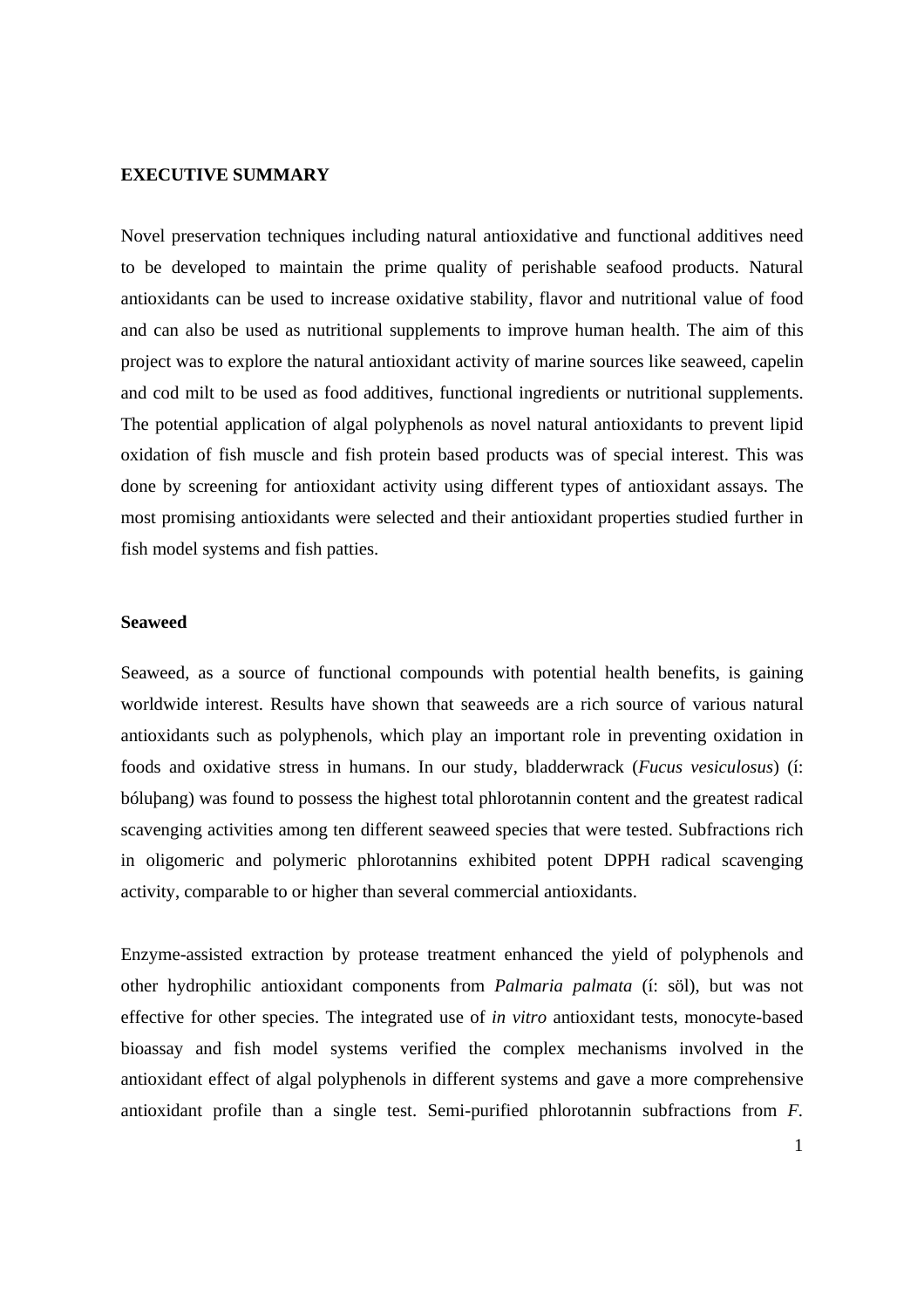*vesiculosus* exhibited superior *in vitro* antioxidant activity, comparable to or higher than several commercial antioxidants. In washed cod model system and in cod protein isolates, the oligomeric subfractions were highly effective while polymeric subfractions only had slight retarding effect. The studies provide valuable information on antioxidant properties of phlorotannin fractions and first evidence of their antioxidant effects in fish model systems.



*Collection of seaweeds in Hvassahraun* 

# **Capelin**

The potential use of capelin (*Mallotus villosus*) into value added products is based on antioxidant properties that have been linked to components in the aqueous fraction of fishmeal from capelin, which undergoes heating during processing<sup>12</sup>. Characterization of antioxidant capacities of different aqueous fractions related to the content of peptides, amino acids or other components with antioxidant properties is therefore of interest to gain information on possible further use into valuable products. Capelin protein hydrolysates are a

<sup>&</sup>lt;sup>1</sup> Bragadóttir, Margrét, Judith Reichert, Rósa Jónsdóttir and Guðrún Ólafsdóttir. 2006. Characterisation and antioxidant properties of aqueous extracts from capelin (Mallotus villosus), Rf-skýrsla 37/06. 26 bls.)

<sup>&</sup>lt;sup>2</sup> Guðrún Ólafsdóttir, Rósa Jónsdóttir, Margrét Bragadóttir, 2006. The role of volatile compounds in odor development during haemoglobin-mediated oxidation of cod muscle membrane lipids. TAFT 2006, 2nd Joint Trans Atlantic Technology Conference, Quebec City, Oct 29th –Nov 1st 2006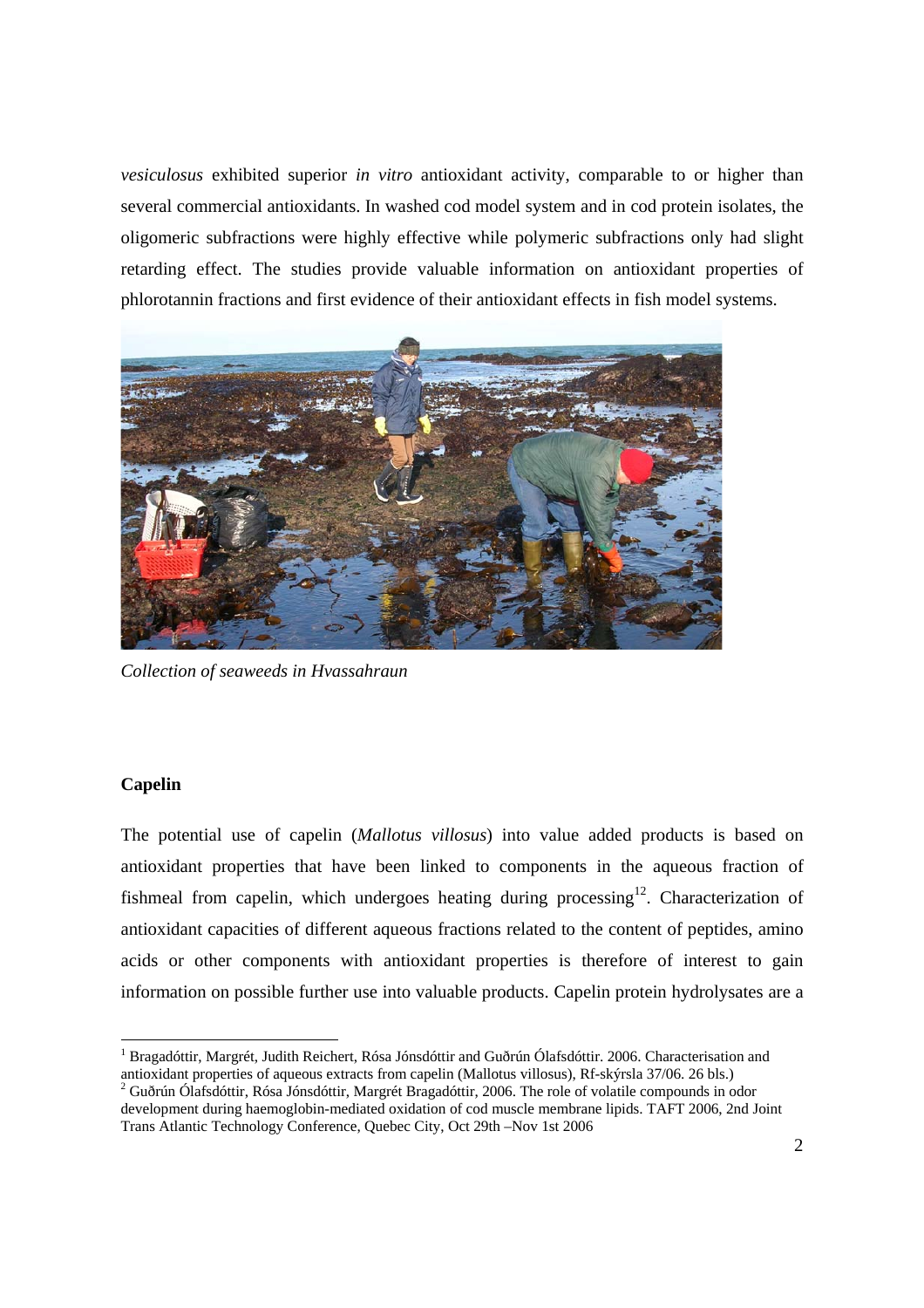good candidate to help reduce oxidation in foods and to regulate blood pressure, especially the smaller fractions. This study suggested that it is better to use the aqueous extract of capelin muscle hydrolyzed with Protamex rather than Cryotin-F. Indeed, Protamex produces a larger amount of the more bioactive smaller peptides, at the same degree of hydrolysis.



*Capelin (Mallotus villosus)* 

#### **Cod milt**

Furan fatty acids were first discovered in seed oil of *Exocarpus cupressiformis* by Morris and others  $(1966)^3$ . Two series of propyl- and pentyl-substituted furan fatty acids in the 5-position of the furan ring have been described in fish, crayfish, soft coral and various plants and their presence was more recently detected in mammals including man<sup>4</sup>. In fish, furan fatty acids are found in liver cholesterol esters and in testis triglycerides, but are also present in phospholipids. Shirasaka and others<sup>5</sup> have proposed that those detected in marine fish are derived from marine plants and/or intestinal bacteria of fishes. Furan fatty acids have been suggested to play an important role as radical scavengers in membranes<sup>6</sup>. In our study, cod milt was studied as a possible source of furan fatty acids based antioxidant. The cod milt

<sup>&</sup>lt;sup>3</sup> Morris, L.J., Marshall, M.O. and Kelly. W.1966. A Unique Furanoid Fatty Acid from Exocarpus Seed Oil, Tetrahedron Lett. 36:4249–4253.

<sup>&</sup>lt;sup>4</sup> Puchta, V., Spiteller, G. and Weidinger, H. 1988. F-acids – a new component of the phospholipids of human blood. Liebigs Annalen Der Chemie, Vol 1988 (1), 25-28.

<sup>&</sup>lt;sup>5</sup> Shirasaka, N., Nishi, K., and Shimizu, S. 1995. Occurrence of a furan fatty acid in marine bacteria. Biochimica et Biophysica Acta 1258, 225-227.

<sup>&</sup>lt;sup>6</sup> Spiteller G. 2005 Furan fatty acids: Occurrence, synthesis, and reactions. Are furan fatty acids responsible for the card ioprotective effects of a fish diet?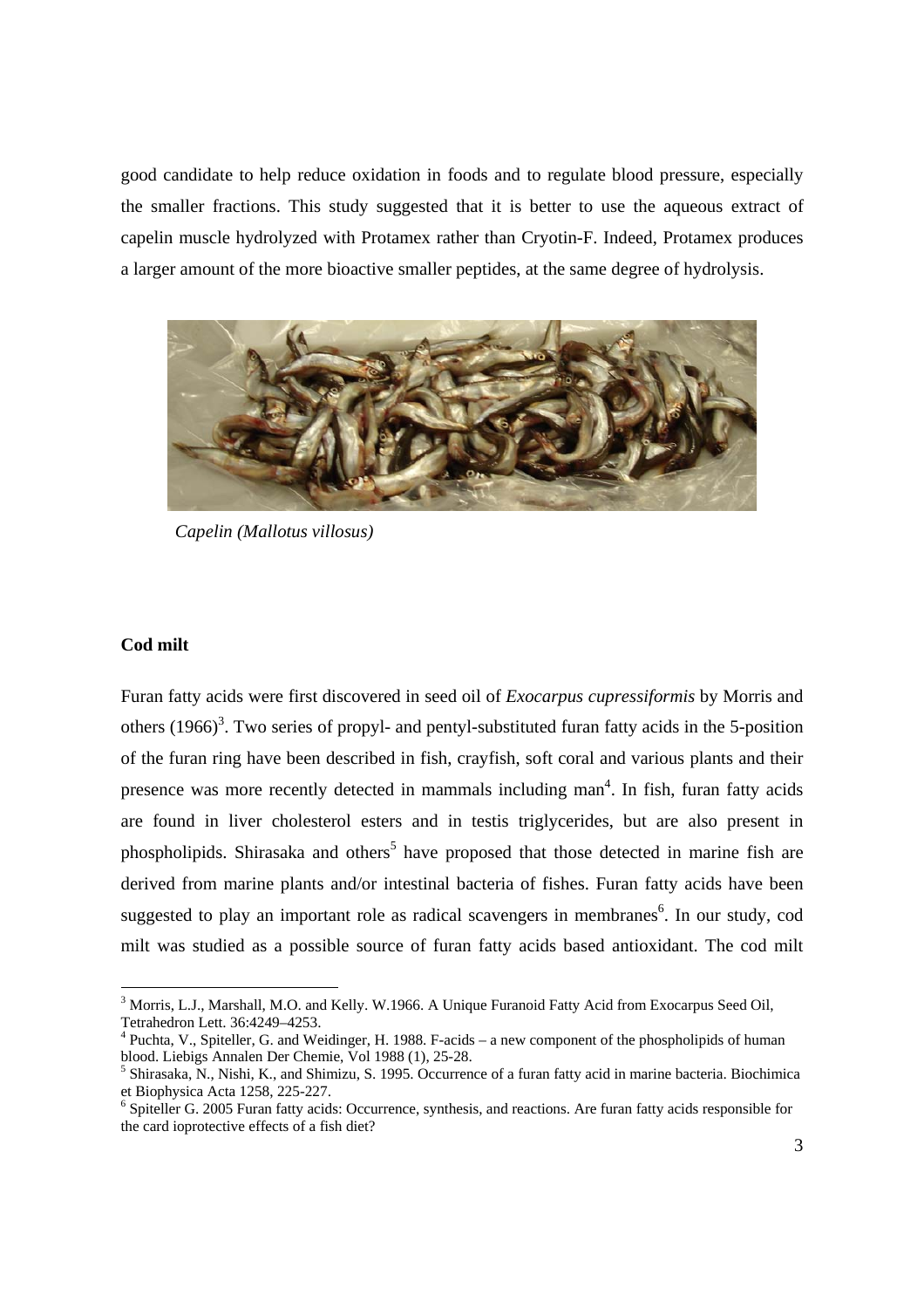sample did not show high antioxidant activity although the metal chelating activity was rather high. The cod milt did not show high ability to scavenge ROS compared to the control sample.

Using natural antioxidants from marine source is an innovative alternative to enhance oxidative stability, flavor quality and nutritional value of food products, as well as for utilization in functional foods or nutritional supplements. The market for antioxidants is big and the demand for natural antioxidants is increasing. The opportunity for niche products, for example Icelandic seaweed extracts and purified polyphenols from seaweed with beneficial health effects is therefore great interest.

In this final report of the project Gull í greipar Ægis, a summary is given of the overall work, materials and methods and the main results. This three year project was initiated as part of research activities in the area of lipid oxidation and antioxidants. The project provided an opportunity for a challenging research that was part of a doctoral thesis from the University of Iceland. The outcome of the studies have been published as scientific papers as part of the thesis, as well as additional publications and chapters in scientific books. The expertise gained has been invaluable to motivate further projects funded by national and Nordic research funds $78$ .

# **FUTURE PERSPECTIVES**

- Continue the screening of bioactive properties of seaweed and other underutilized marine resources
- Test the antioxidant activities and other bioactivities *in vivo*
- Scale up the extraction, isolation and purification process of bioactives in seaweed
- Test the antioxidants from seaweed extracts in other food models like emulsions
- Assess the risk-benefit of consuming seaweed bioactives
- Marketing analysis for bioactives extracted from marine sources

<sup>7</sup> Tækniþróunarsjóður Rannís, Forverkefni no 081505008. Íslensk matarrmenning með þörungum og plöntum, 2008

<sup>&</sup>lt;sup>8</sup> Safefood ERA /Rannsóknasjóður Rannís. Safe transportation of marine bioactive's from source to active site, 2008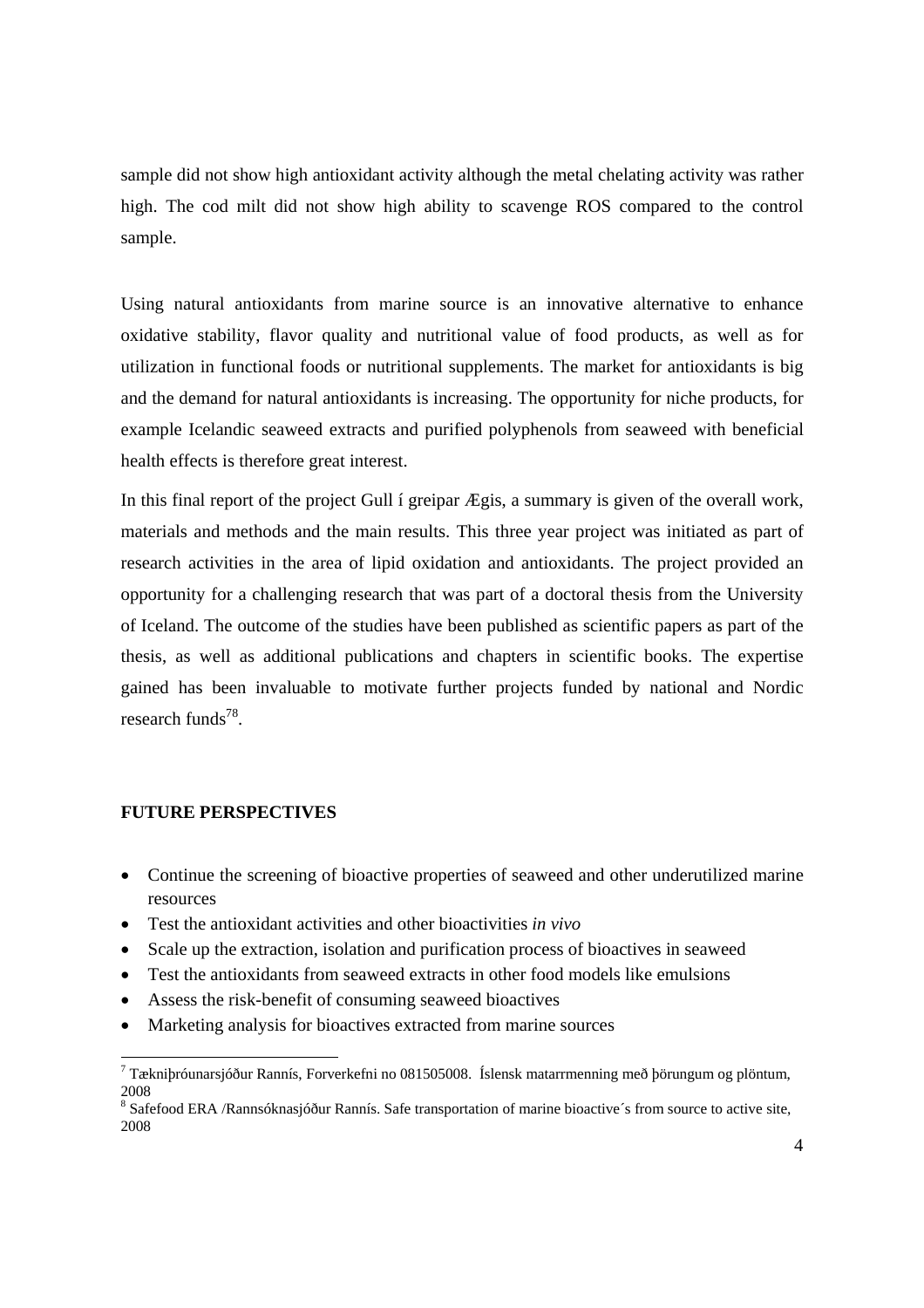# **MATERIAL & METHODS**

The project was divided into four main work packages (Figure 1). The first work package was on screening the antioxidant activity of different types of Icelandic seaweed. Ten species of seaweed were collected in Hvassahraun, total amount of polyphenols determined and antioxidant activity tested using three different antioxidant assays. The efficiency of different extraction technique, including enzyme hydrolysis, was evaluated and the antioxidative activity in the different types of edible seaweed extracts was screened.

The second work package was on the antioxidant activity of cooked aqueous capelin phase, with and without enzyme hydrolysis. The chemical content of the aqueous phase of capelin mince was characterized, fractions of aqueous phase of different molecular size were prepared by ultrafiltration and the antioxidative activity of aqueous phase and different fractions screened.



**Figure 1. Overview of the work packages of the project.**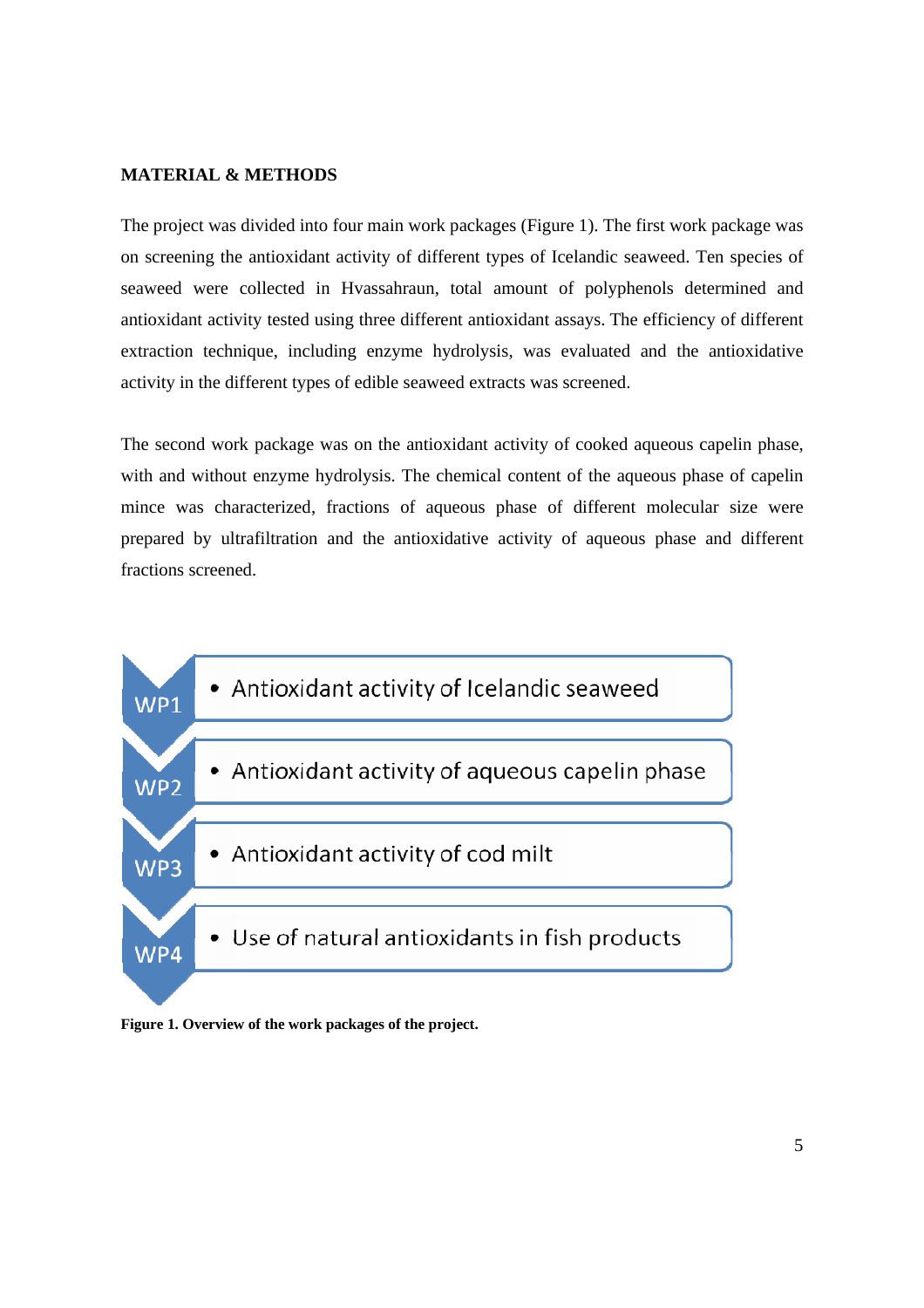The third work package involved the study of antioxidant activity of furan fatty acids. Due to difficulties in getting standard compounds of furan fatty acids the goal of this work was changed and decided to study the antioxidative activity of freeze dried cod milt that can possibly contain relatively high amount of furan fatty acids.

Total polyphenol content (TPC) of the different seaweed species was measured. The *in vitro* antioxidant assays used in these three work packages were oxygen radical absorbance capacity (ORAC), 2,2-diphenyl-1-picrylhydrazyl (DPPH) radical scavenging, reducing power, and metal ion chelating activity assays. In some instances, the ability of the bioactives to reduce blood pressure was evaluated by angiotensin converting enzyme inhibition (ACE) assay. Ability of seaweed extracts and cod milt to scavenge reactive oxygen species (ROS) generated by mononuclear cells was also studied.

Finally, the aim of the fourth work packages was to incorporate natural antioxidants into fish model systems and fish product to study their influence on storage stability. The antioxidative stability was tested using different methods, i.e. thiobarbituric acid reactive substances (TBARS), peroxide value (PV), sensory analysis and gas chromatography analysis.

Detailed description of materials and methods can be found in published peer reviewed journals, scientific research manuscript and reports from this project. List of publications is given in the chapter on main results.

# **MAIN RESULTS**

The main results of each work package are given here below. For more detailed information, see list of publications and presentations.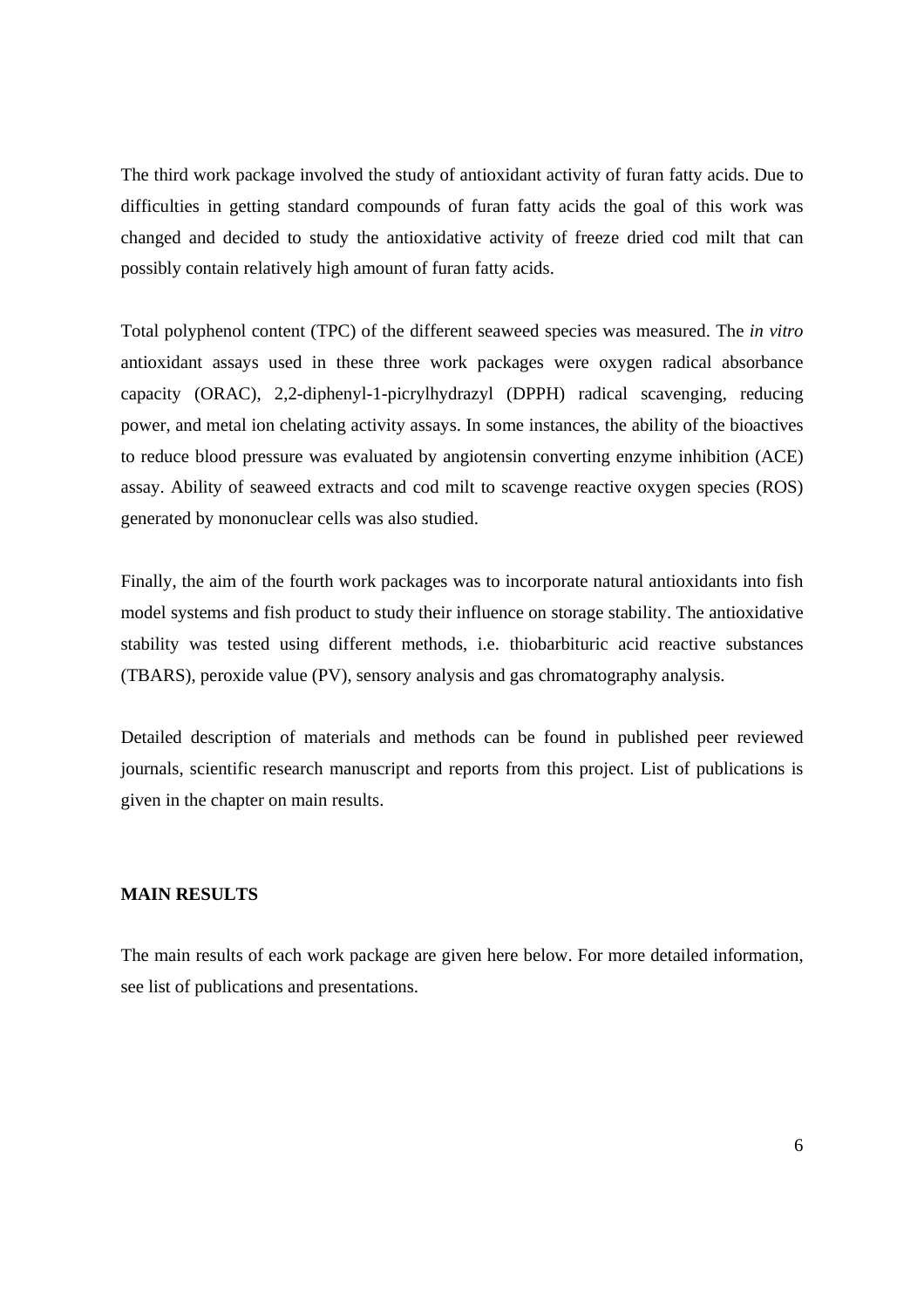# **1. Antioxidant activity of Icelandic seaweed**

Among the ten species screened by *in vitro* antioxidant tests, bladderwrack (*Fucus vesiculosus*) was found to possess the TPC and the greatest radical scavenging activities (Figure 2). Subfractions rich in oligomeric and polymeric phlorotannins exhibited potent DPPH radical scavenging activity, comparable to or higher than several commercial antioxidants. Ultra-filtration showed that phlorotannins in *F. vesiculosus* are mainly composed of high molecular weight polymers. The oligomeric subfractions at 300 mg/kg were highly effective in inhibiting lipid oxidation in fish model systems while polymeric subfractions only had slight retarding effect. All the subfractions separated by Sephadex LH-20 column and ultra-filtration showed potent in vitro reactive oxygen species (ROS) scavenging ability in a mononuclear cell-based bioassay as well as high ACE inhibitory activities, demonstrating the multiple bioactive properties of phlorotannins.



*Figure 2. Fucus vesiculosus (e. Bladder wrack)* 

Different types of enzyme extractions were tested in order to extract polyphenols and other antioxidant components from the different seaweed species. Protease treatment enhanced the extraction of polyphenols and other hydrophilic antioxidant components from *P. palmata* but negative effects were observed for *F. vesiculosus* and *Laminaria hyperborea* (í: stórþari).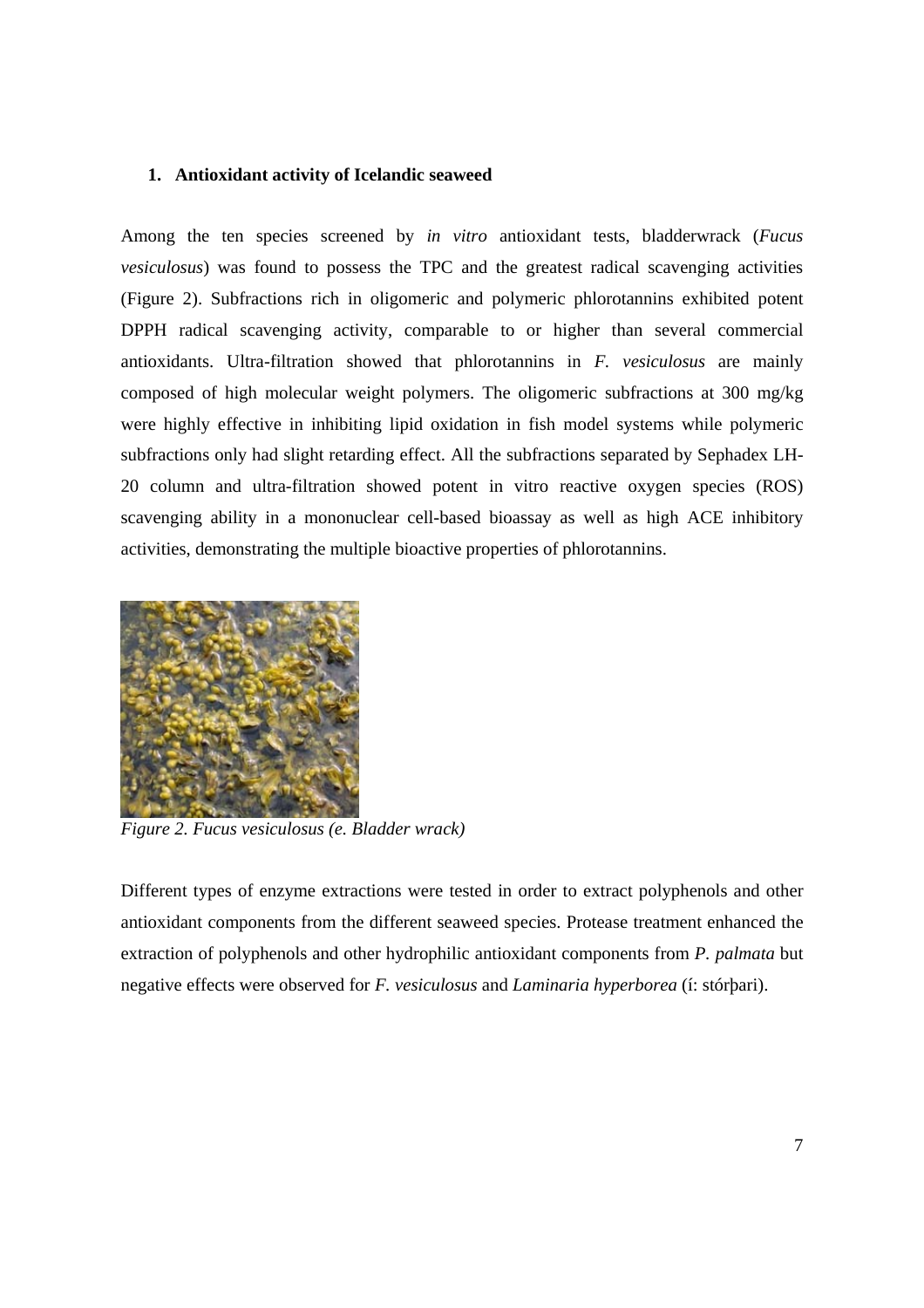The effects of *F. vesiculosus* extract and fractions towards haemoglobin-catalyzed lipid oxidation in washed cod muscle system and cod protein isolates during ice storage were examined. Progression of oxidation was followed by determining rancid odor, TBARS, redness and volatile oxidation compounds by gas chromatography (GC). In both washed cod muscle and protein isolates, phlorotannin-enriched ethyl acetate (EtOAc) fraction showed higher inhibitory effect than crude 80% ethanol (EtOH) extract. The addition of oligomeric phlorotannin-rich subfraction (LH-2) separated by Sephadex LH-20 chromatography, completely inhibited the initiation of lipid peroxidation in both systems throughout the entire study period (8 days). Its effectiveness at 300 mg/kg level was comparable to that of 100 mg/kg propyl gallate (PG), a highly effective synthetic antioxidant in muscle foods. Although polymeric phlorotannin-rich subfraction (LH-5) had similar level of TPC and chemical antioxidant activities as oligomeric subfraction LH-2, it was far less efficient in model systems. These results suggest that other factors rather than the intrinsic reactivity toward radicals could be responsible for the inhibitory effect of phlorotannins on lipid oxidation in fish muscle.

#### **2. Antioxidant activity of aqueous capelin phase**

Two samples of capelin (*Mallotus villosus*) were obtained from the third (3wks) and seventh week (7wks) of the year 2007 (Figure 3). The fat content of the 3wks and 7wks samples were 10.6 % and 5.7 %, respectively. Aqueous extracts were prepared from cooked capelin and the aqueous phase centrifuged. Ultrafiltration of capelin broth, protein determination, ACE inhibitory activity test and peptide analysis using capillary electrophoresis was done. The results suggested that fractionated capelin broth has the potential to inhibit the ACE even at low concentration of 1 mg/ml. It was concluded that hydrolysis in addition to ultra-filtration might improve the bioactivity of the capelin aqueous extraction.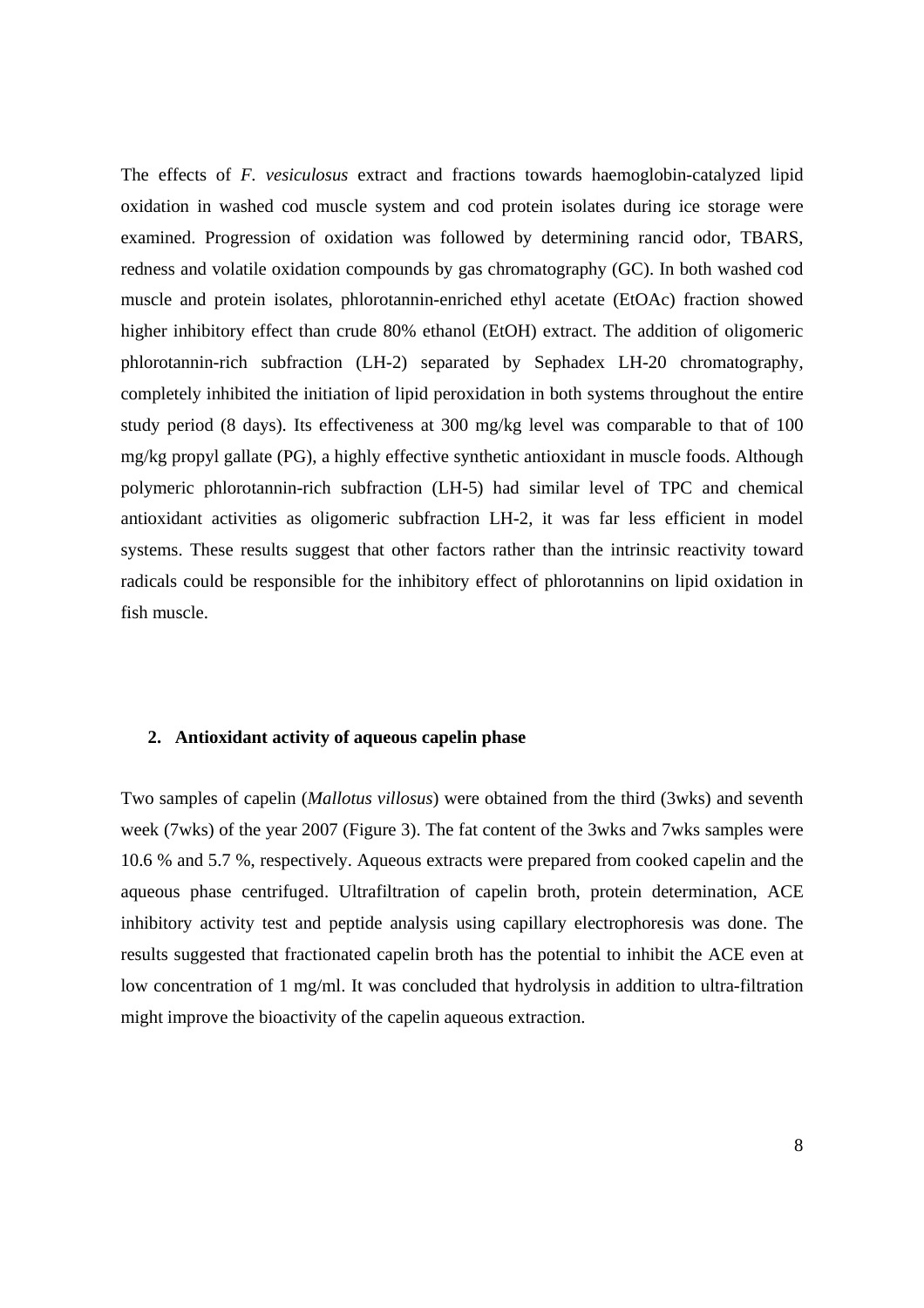

*Figure 3. Lipid phases of broth and broth from head of capelin caught in 3 week and 7 week of the year.* 

One year later, sample of capelin was obtained in February. The aim of that work was to determine the in-vitro bioactive properties of aqueous extracts of capelin hydrolyzed with two different enzymes and to investigate the effect of the best aqueous extract in fish product. Headed and gutted capelin was cooked in a conventional oven, and then it was filtrated and centrifuged. The supernatant was collected as an aqueous extract which was then subjected to hydrolysis using cold adapted cod proteases (Cryotin®) and the enzyme mixture Protamex®. The reaction was terminated when degree of hydrolysis (DH %) reached 8.0%. The hydrolysate was then ultra-filtrated using membranes of different molecular weight cut-offs (30 kDa, 10 kDa, and 5 kDa). The different hydrolysate fractions were subjected to oxygen radical absorbance capacity (ORAC), DPPH radical scavenging, reducing power, ferrous-ion chelating ability assays and ACE assay. The fractionated capelin protein hydrolysates showed an increase in ORAC, DPPH radical scavenging, reducing power and ferrous-ion chelating values with decreasing protein/peptide molecular size. All fractions however demonstrated strong antioxidant activity based on these assays. All fractionated capelin hydrolysates demonstrated good ACE inhibition. The highest ACE inhibitory activity was in fractions having peptides with molecular weight lower than 5 kDa. This study suggests that fractionated capelin may have the potential to regulate the blood pressure system and help reduce oxidation.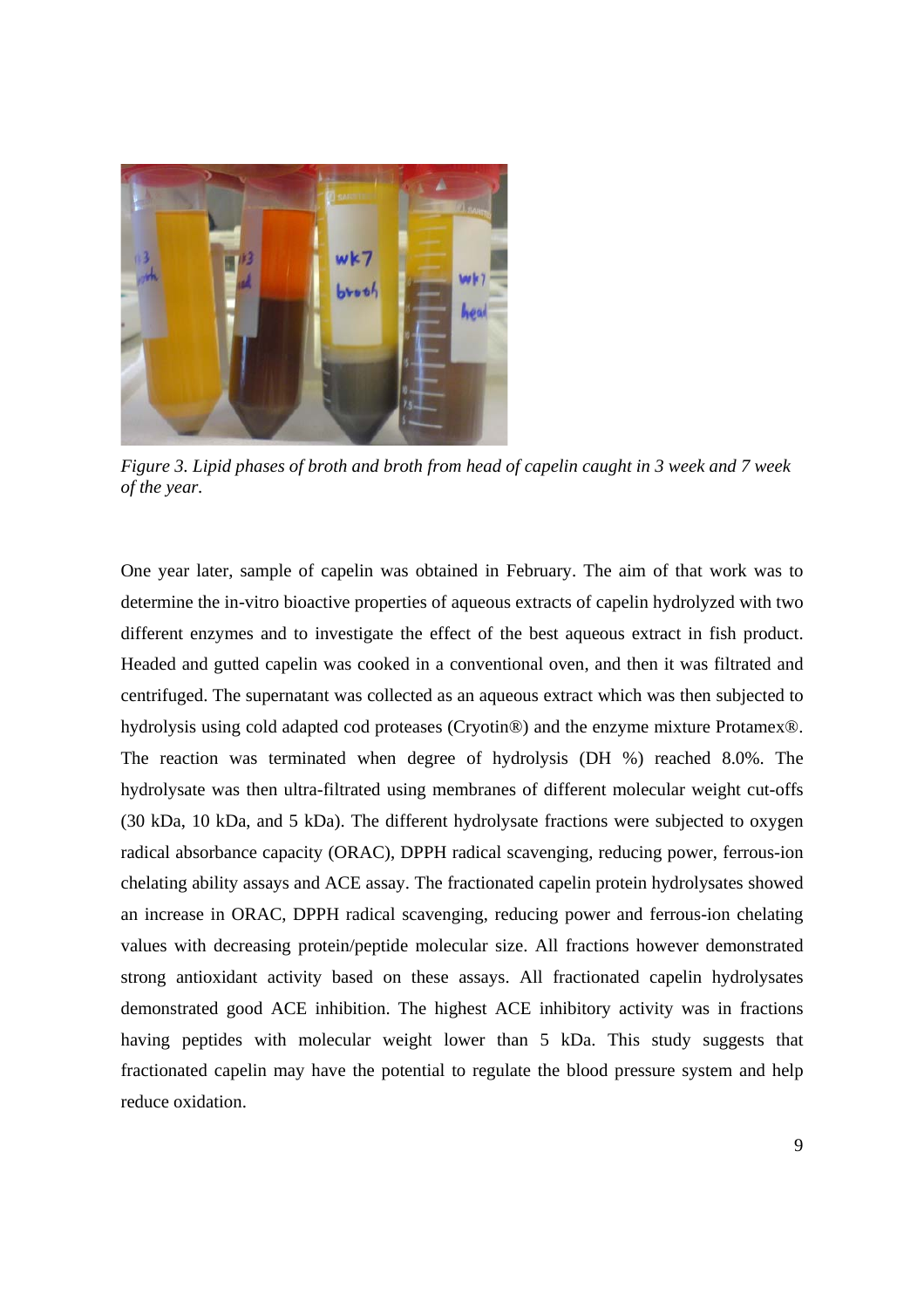#### **3. Antioxidant activity of cod milt**

Sample of cod milt was obtained for fatty acids analysis and evaluation of antioxidant properties and monocytes. The milt was homogenized, freeze dried and kept as powder until analyzed. The total amount of unknown fatty acids was 5.9% which is similar to cod liver oil. Some of the unknown fatty acids can possibly be furan fatty acid but further identifications are needed to confirm their existence in cod milt. The sample did not show high antioxidant activity although the metal chelating activity was rather high. The cod milt did not show high ability to scavenge ROS compared to the control sample.

# **4. Use of natural antioxidants in fish products**

The effect of phlorotannin-enriched ethyl acetate (EtOAc) fraction isolated from *F. vesiculosus* as natural antioxidant in fish products was studied. Fish patties produced form cod was selected in this study. The fish was blended with 300 and 600 mg/kg of EtOAc fraction. All the samples were cooked at 70°C for 30 min as patties and stored at refrigerated temperature for 28 days. The fish patties were taken every 7 days for analysis. Lipid oxidation during storage was analyzed by measuring PV and TBARS. The results suggested that 300 or 600 mg/kg of EtOAc fraction added to fish patties can reduce lipid oxidation.

Hydrolyzed capelin fractions lower than 5 kDa were selected to apply in fish product. As before fish patties produced form cod was selected in this study and lipid oxidation evaluated using PV and TBARS. Hydrolysis with Protamex improved the capability of capelin aqueous extract to inhibit the early stage lipid oxidation (formation of hydroperoxides) as well as retard propagation of the oxidation process (degradation of hydroperoxides leading to TBARS formation). However, hydrolysis with Cryotin-F had smaller effect on the antioxidative activity of capelin aqueous extract in the present study. This study suggests that capelin aqueous extract hydrolyzed with Protamex may improve quality of fish products by reducing oxidation.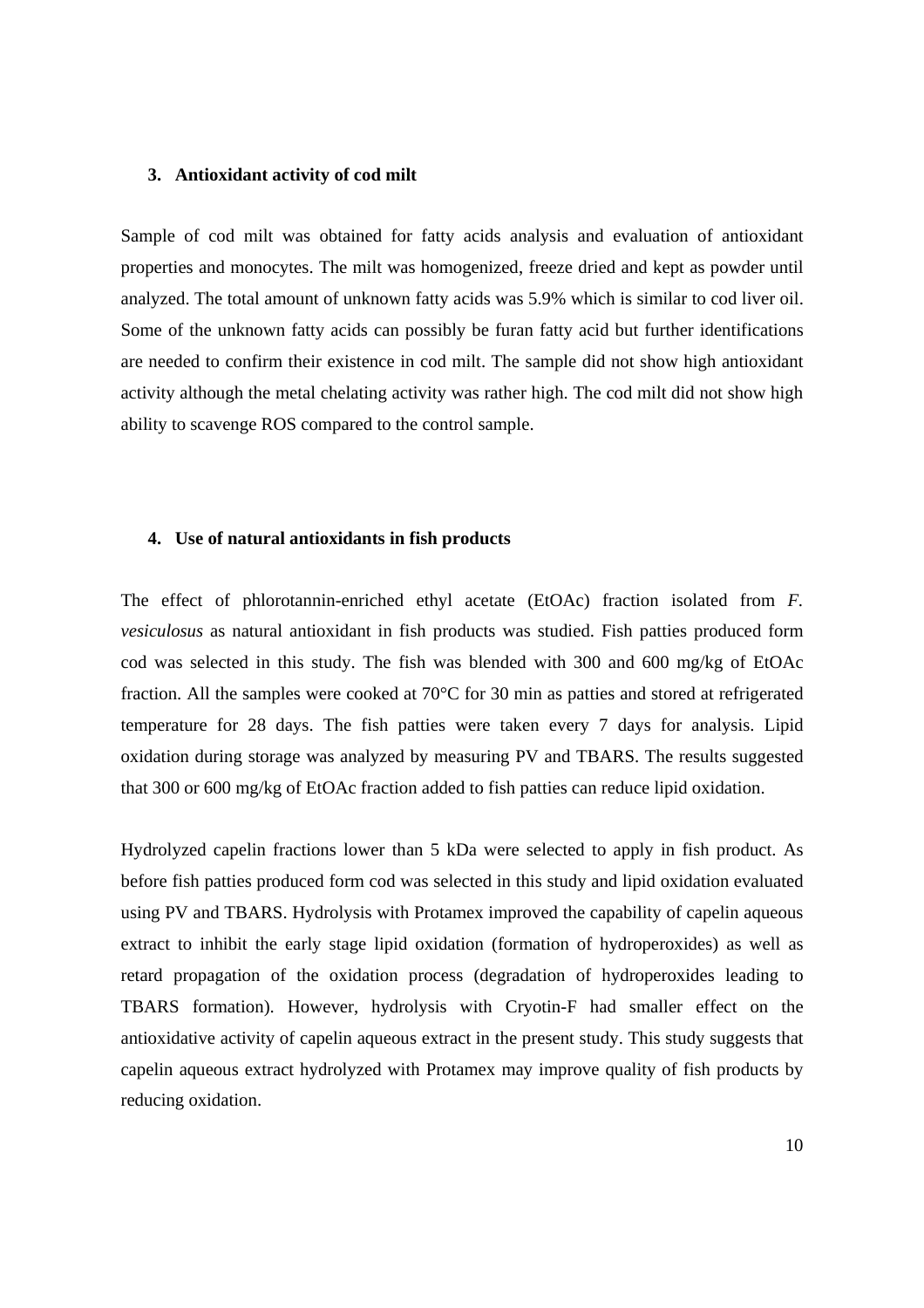# **ACKNOWLEDGEMENTS**

Thanks to the AVS fund of Ministry of Fisheries in Iceland for financing this project and thanks to the United Nations University - Fisheries Training Programme (UNU-FTP) for funding a scholarship for the doctoral student Tao Wang who performed the main work on seaweed. We also thank Eyjólfur Friðgeirsson and the company Íslensk hollusta for good collaboration in the project.

# **LIST OF PUBLICATIONS AND PRESENTATIONS**

#### **Work package 1: Antioxidant activity of Icelandic seaweed**

*Scientific papers:* 

- Tao Wang, Rósa Jónsdóttir, Guðrún Ólafsdóttir. 2009. Total phenolic compounds, radical scavenging and metal chelation of extracts from Icelandic seaweeds. *Food Chemistry*, 116, 240-248. http://dx.doi.org/10.1016/j.foodchem.2009.02.041
- Tao Wang, Rósa Jónsdóttir, Hördur G. Kristinsson, Gudjon Thorkelsson, Charlotte Jacobsen, Patricia Yuca Hamaguchi, and Gudrun Ólafsdóttir. 2009. Inhibition of haemoglobinmediated lipid oxidation in washed cod muscle and cod protein isolates by *Fucus vesiculosus* extract and fractions. *Food Chemistry*. Article in Press. http://dx.doi.org/10.1016/j.foodchem.2010.04.038
- Tao Wang, Rósa Jónsdóttir, Hördur G. Kristinsson, Guðmundur Óli Hreggviðsson, Jón Óskar Jónsson, Guðrún Ólafsdóttir. 2009. Free radical scavenging and metal chelating activities of enzymatic extracts from the red algae *Palmaria palmata*. *LWT – Food Science and Technology*. Accepted for publication.
- Tao Wang, Rósa Jónsdóttir, María Jesús González, Isabel Medina, Hördur G. Kristinsson, Sivakumar Raghavan and Gudrun Ólafsdóttir. 2010. Antioxidant properties of solvent extracts and fractions from the brown algae *Fucus vesiculosus*. Manuscript.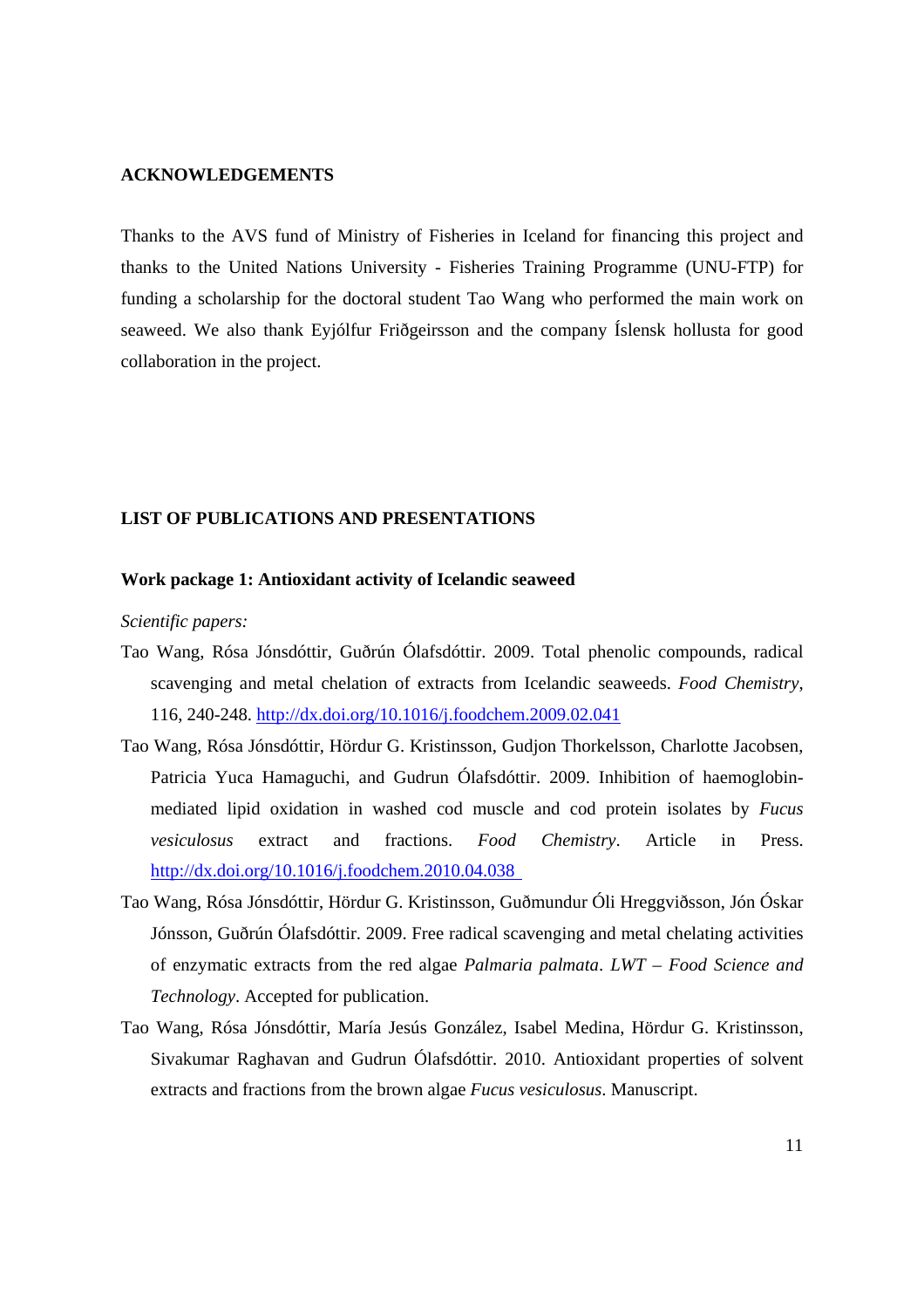#### *PhD Thesis:*

Tao Wang. Enhancing the quality of seafood products through new preservation techniques and seaweed based antioxidants – Algal polyphenols as novel natural antioxidants. Faculty of Food Science and Nutrition, School of Health Sciences, University of Iceland, Reykjavík, Doctoral thesis, December 2009.

http://skemman.is/bitstream/1946/4139/1/Final\_fixed.pdf

# *Book chapter:*

Tao Wang, Guðrún Ólafsdóttir, Rósa Jónsdóttir, Hördur G. Kristinsson, Ragnar Jóhannsson. Functional and nutraceutical ingredients from marine macroalgae. *In:* Seafood quality, safety and health effects. Editors: Cesarettin Alasalvar, Kazuo Miyashita, Fereidoon Shahidi, Udaya Wanasundara. Blackwell Publishing, UK. In Press.

# *Presentation:*

Tao Wang, Rósa Jónsdóttir, Hördur G. Kristinsson, Gudjon Þorkelsson, Charlotte Jacobsen, Guðmundur Óli Hreggviðsson and Guðrún Ólafsdóttir. 2009. Algal polyphenols as novel natural antioxidants. Presentation at the 3rd Joint Trans-Atlantic Fisheries Technology Conference Sept. 15 – 18. Copenhagen, Denmark.

http://www.matis.is/media/utgafa/krokur/TAFT-2009\_Presentation\_Algalpolyphenols.pdf

Hörður G. Kristinsson og Margrét Geirsdóttir. Lífvirk efni úr íslenskri náttúru. Erindi flutt á Matvæladegi Matvæla- og næringarfræðafélagi Íslands, 15. október 2009.

#### *Report:*

Lára Valsdóttir. The antioxidant effect of seaweed extracts in protein isolate. Report to The Icelandic Student Innovation Fund. 2009.

# *Posters:*

Rósa Jónsdóttir, Tao Wang, María Jesús Gonzalez, Isabel Medina, Hordur G. Kristinsson, Guðrún Ólafsdóttir. Bioactivity of phlorotannins in brown seaweed, *Fucus vesiculosus*.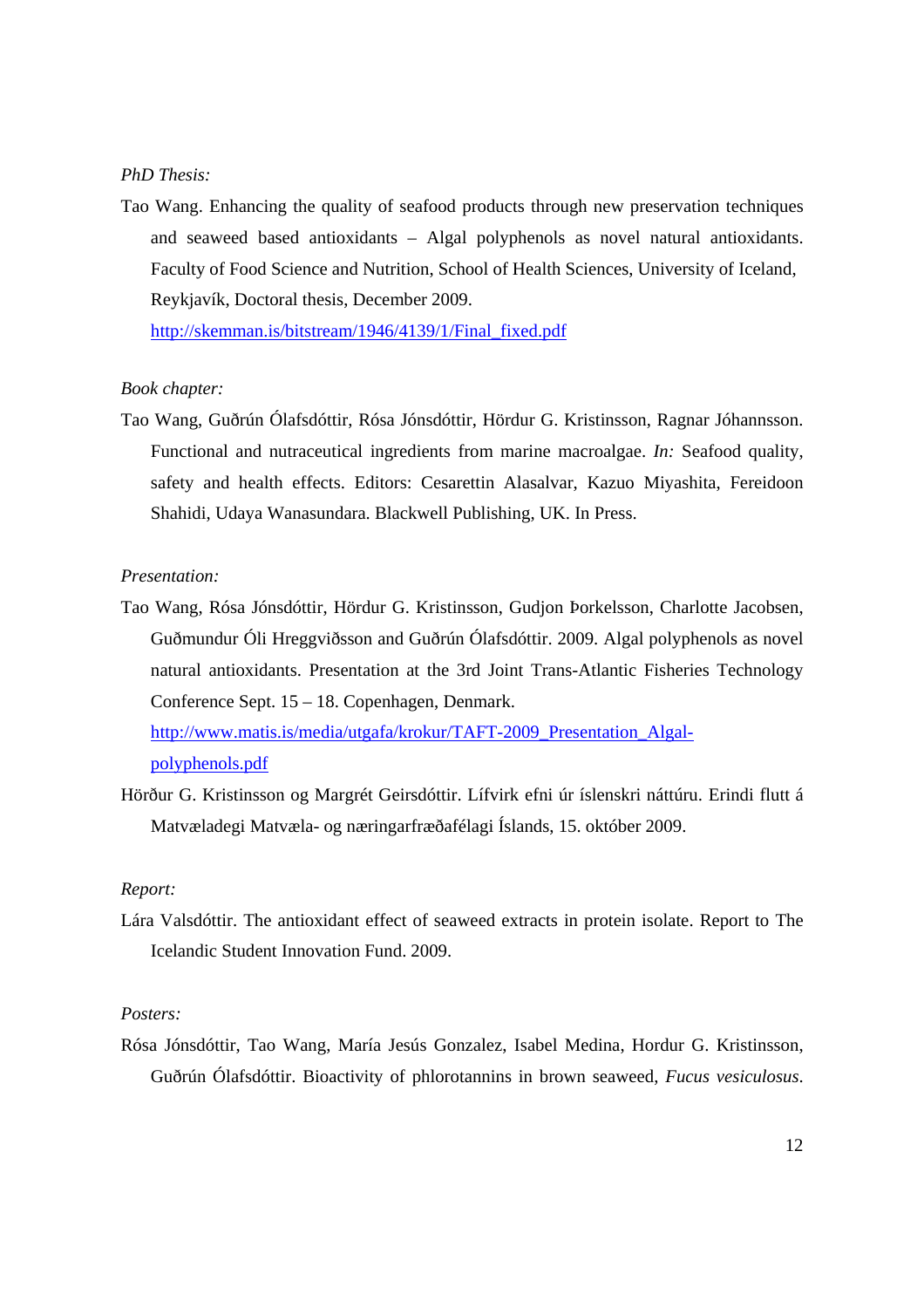3nd Joint Trans-Atlantic Fisheries Technology Conference Sept. 15 – 18. Copenhagen, Denmark. http://www.matis.is/media/utgafa/krokur/Poster-seaweead-Taft-2009.pdf

Tao Wang, Rósa Jónsdóttir, Hordur G. Kristinsson, Guðmundur Óli Hreggviðsson, Jón Óskar Jónsson, Guðrún Ólafsdóttir. 2009. Evaluation of antioxidant activity of enzymatic extracts from the red algae *Palmaria palmata*. Poster at the IFT annual meeting. Anaheim, CA, June 2009.

http://www.matis.is/media/utgafa/veggspjold/2009\_IFT\_Palmaria-palmata.pdf

Tao Wang, Rósa Jónsdóttir, Guðrún Ólafsdóttir. 2007. Screening of antioxidant activity in Icelandic seaweed. Poster presented at the 5th Euro Fed Lipid Congress and 24th Symposium of the Nordic Lipidforum, Gothenburg, Sweden. http://www.matis.is/media/utgafa/veggspjold/EuroFed-Lipid-2007-Seaweed.pdf

# *Leaflet and article:*

Náttúruleg andoxunarvirkni íslenskra sjávarþörunga. Sjávarútvegssýning, 2. til 4. okt 2008. http://www.matis.is/media/utgafa/matra/Matis\_Andoxunarefni\_thorunga.pdf

Rósa Jónsdóttir og Hörður G. Kristinsson. 2010. Lífvirk efni úr þörungum. Ægir, 103 (3). http://www.matis.is/media/utgafa/krokur/Aegir-2010-Lifvirk-efni.pdf

#### *Online news:*

- http://www.matis.is/um-matis/frettir/2008/02/21/nr/2030. Andoxunarefni í þörungum. Frétt á heimasíðu Matís, 21.2.2008.
- http://www.matis.is/um-matis/frettir/2009/05/24/nr/2482. Grein eftir starfsmenn Matís í Food Chemistry. Frétt á heimasíðu Matís, 24.5.2009.
- http://avs.is/frettir/2008/08/29/nr/1825. Gull í greipar Ægis. Frétt á heimasíðu AVS, 29.8.2008.
- http://avs.is/frettir/2009/06/11/nr/1921 AVS rannsóknir kynntar á alþjóðlegri ráðstefnu í Bandaríkjunum. Frétt á heimasíðu AVS, 11.6.2009.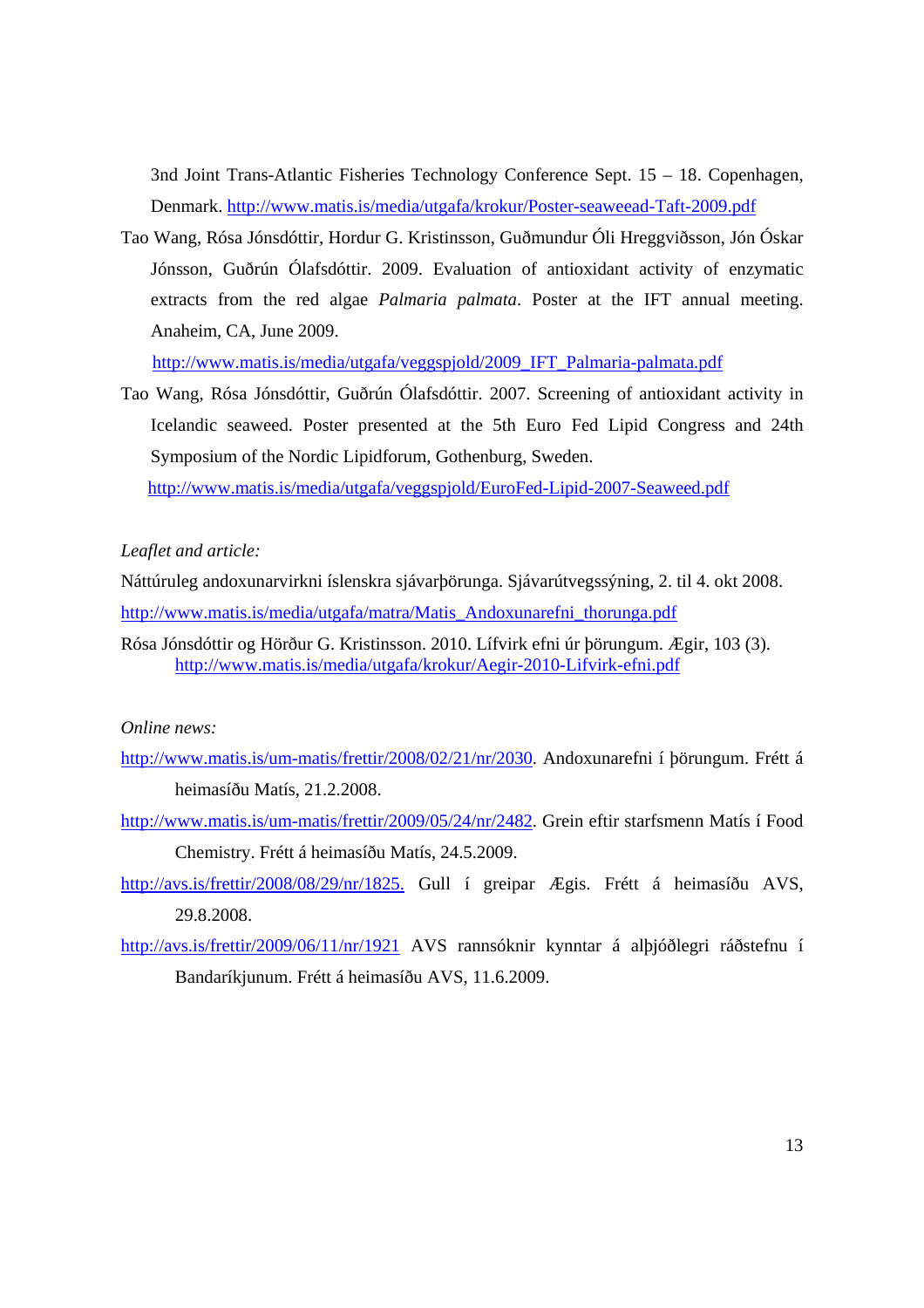# **Work package 2: Antioxidant activity of aqueous capelin phase**

# *Scientific papers:*

Patricia Hamaguchi, Annabelle J. C. Vrac, Rósa Jónsdóttir, Hólmfríður Sveinsdóttir, Hordur G. Kristinsson. In vitro bioactivities of fractionated capelin (*Mallotus villosus*) protein hydrolysates by two different commercial proteases. Manuscript.

#### *Poster:*

Patricia Hamaguchi, Rósa Jónsdóttir, Annabelle J. C. Vrac, Matís, Hordur G. Kristinsson, Bioactivity properties of fractionated capelin (*Mallotus villosus*) protein. Poster at the IFT annual meeting. Anaheim, CA, June 2009.

http://www.matis.is/media/utgafa/veggspjold/2009\_IFT\_Capelin.pdf

# *Online news:*

http://avs.is/frettir/2009/06/11/nr/1921 AVS rannsóknir kynntar á alþjóðlegri ráðstefnu í Bandaríkjunum. Frétt á heimasíðu AVS, 11.6.2009.

# **Work package 3: Antioxidant activity of cod milt**

# *Report:*

Rósa Jónsdóttir, Patricia Y. Hamaguchi, Annabelle Vrac. Antioxidant activity of cod milt. Experimental report. April 2010.

#### **Work package 4: Use of natural antioxidants in fish products**

*Scientific papers:* 

Patricia Hamaguchi, Annabelle J. C. Vrac, Rósa Jónsdóttir, Hólmfríður Sveinsdóttir, Hordur G. Kristinsson. Capelin (*Mallotus villosus*) protein hydrolysates as natural antioxidant in fish products. Manuscript.